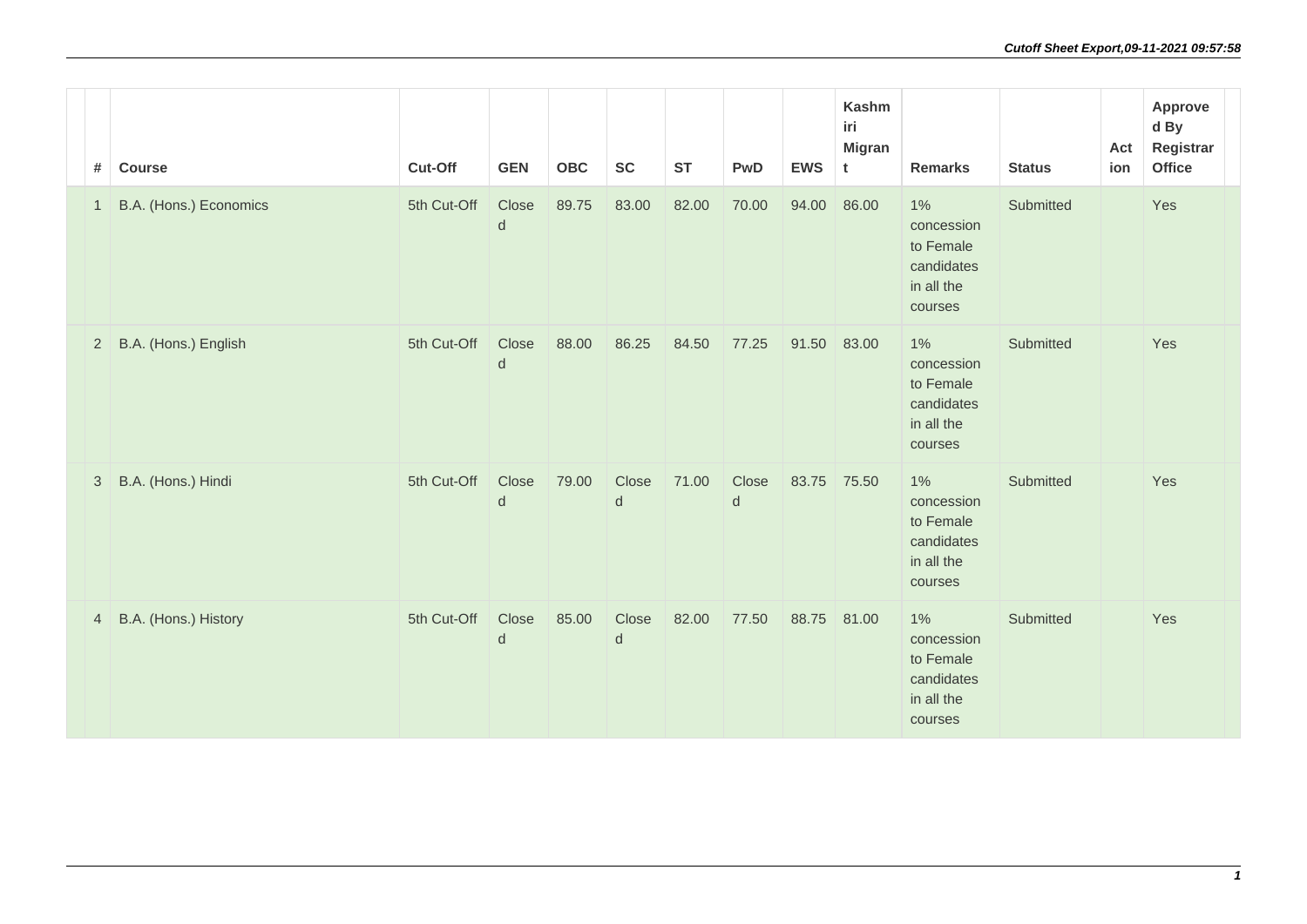| #              | <b>Course</b>                                     | Cut-Off     | <b>GEN</b> | OBC              | <b>SC</b>                            | <b>ST</b> | <b>PwD</b> | <b>EWS</b> | <b>Kashm</b><br>iri<br><b>Migran</b><br>t | <b>Remarks</b>                                                          | <b>Status</b> | Act<br>ion | Approve<br>d By<br>Registrar<br>Office |
|----------------|---------------------------------------------------|-------------|------------|------------------|--------------------------------------|-----------|------------|------------|-------------------------------------------|-------------------------------------------------------------------------|---------------|------------|----------------------------------------|
| 5              | B.A. (Hons.) Political Science                    | 5th Cut-Off | 94.25      | Close<br>$\sf d$ | Close<br>$\operatorname{\mathsf{d}}$ | 86.25     | 76.50      | 92.75      | 84.50                                     | $1\%$<br>concession<br>to Female<br>candidates<br>in all the<br>courses | Submitted     |            | Yes                                    |
| 6              | <b>B.Com</b>                                      | 5th Cut-Off | 92.75      | 88.25            | 84.00                                | 82.00     | 70.00      | 92.00      | 82.75                                     | $1\%$<br>concession<br>to Female<br>candidates<br>in all the<br>courses | Submitted     |            | Yes                                    |
| $\overline{7}$ | B.Com (Hons.)                                     | 5th Cut-Off | 94.00      | 88.50            | 84.00                                | 78.00     | 70.00      | 92.00      | 84.00                                     | $1\%$<br>concession<br>to Female<br>candidates<br>in all the<br>courses | Submitted     |            | Yes                                    |
| 8              | B.Sc (Prog.) Physical Science with<br>Electronics | 5th Cut-Off | 89.00      | 83.00            | 79.00                                | 70.00     | 65.00      | 88.00      | 79.00                                     | $1\%$<br>concession<br>to Female<br>candidates<br>in all the<br>courses | Submitted     |            | Yes                                    |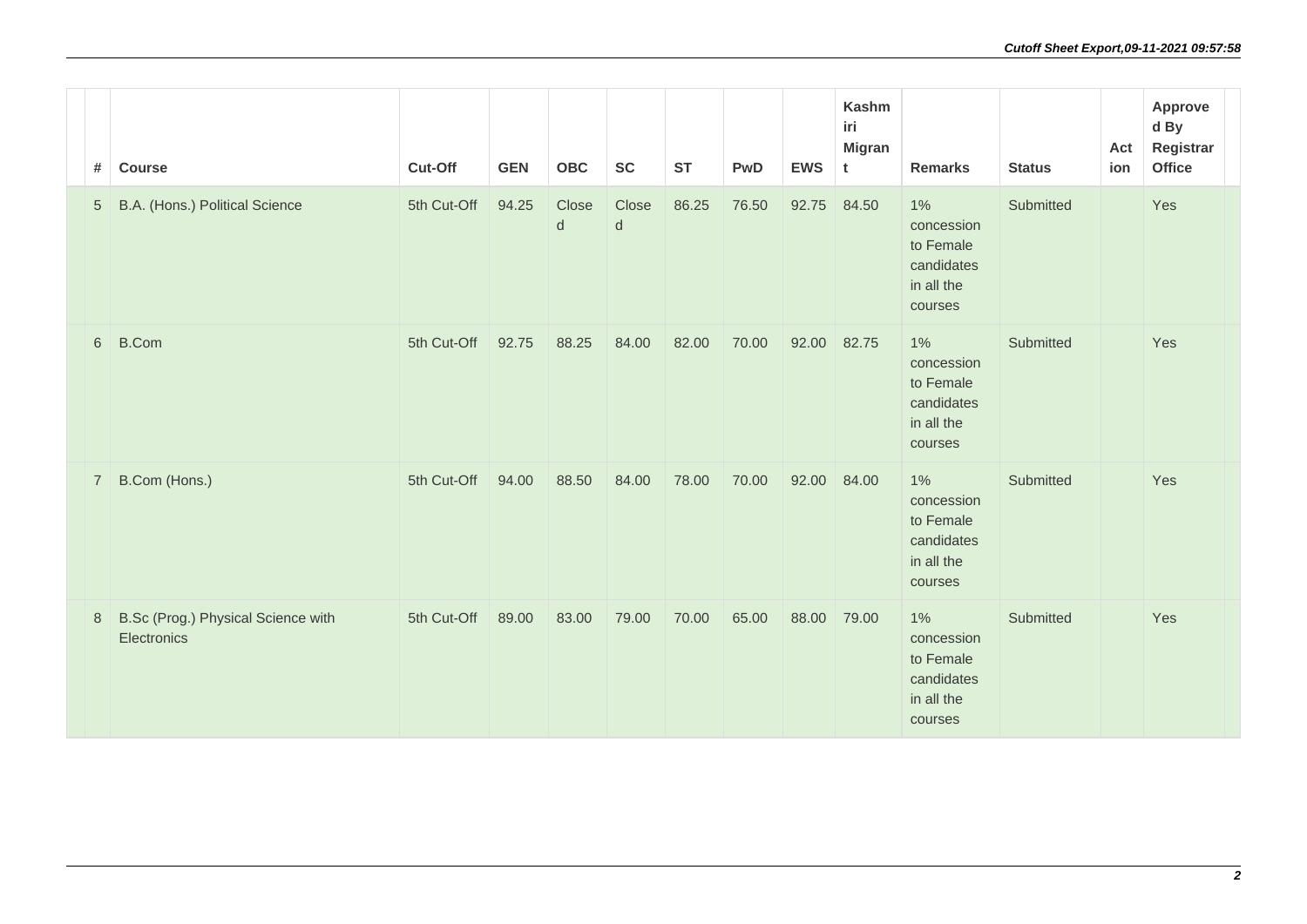| #                                | <b>Course</b>                                                 | Cut-Off     | <b>GEN</b> | <b>OBC</b> | <b>SC</b> | <b>ST</b> | <b>PwD</b> | <b>EWS</b>  | <b>Kashm</b><br>iri<br><b>Migran</b><br>t | <b>Remarks</b>                                                          | <b>Status</b> | Act<br>ion | Approve<br>d By<br>Registrar<br><b>Office</b> |
|----------------------------------|---------------------------------------------------------------|-------------|------------|------------|-----------|-----------|------------|-------------|-------------------------------------------|-------------------------------------------------------------------------|---------------|------------|-----------------------------------------------|
| 9                                | B.Sc (Prog.) Physical Science with<br>Chemistry               | 5th Cut-Off | 88.00      | 82.00      | 78.00     | 70.00     | 65.00      | 87.00       | 78.00                                     | $1\%$<br>concession<br>to Female<br>candidates<br>in all the<br>courses | Submitted     |            | Yes                                           |
| -1<br>$\overline{0}$             | B.Sc (Prog.) Physical Science with<br><b>Computer Science</b> | 5th Cut-Off | 90.00      | 84.67      | 80.00     | 70.00     | 65.00      | 89.00       | 80.00                                     | $1\%$<br>concession<br>to Female<br>candidates<br>in all the<br>courses | Submitted     |            | Yes                                           |
| -1<br>$\overline{1}$             | <b>B.Sc (Hons.) Chemistry</b>                                 | 5th Cut-Off | 91.00      | 89.33      | 83.33     | 78.00     | 70.00      | 90.00       | 81.00                                     | $1\%$<br>concession<br>to Female<br>candidates<br>in all the<br>courses | Submitted     |            | Yes                                           |
| $\overline{1}$<br>$\overline{2}$ | <b>B.Sc (Hons.) Mathematics</b>                               | 5th Cut-Off | 92.75      | 91.75      | 85.00     | 80.00     | 70.00      | 91.50 82.75 |                                           | $1\%$<br>concession<br>to Female<br>candidates<br>in all the<br>courses | Submitted     |            | Yes                                           |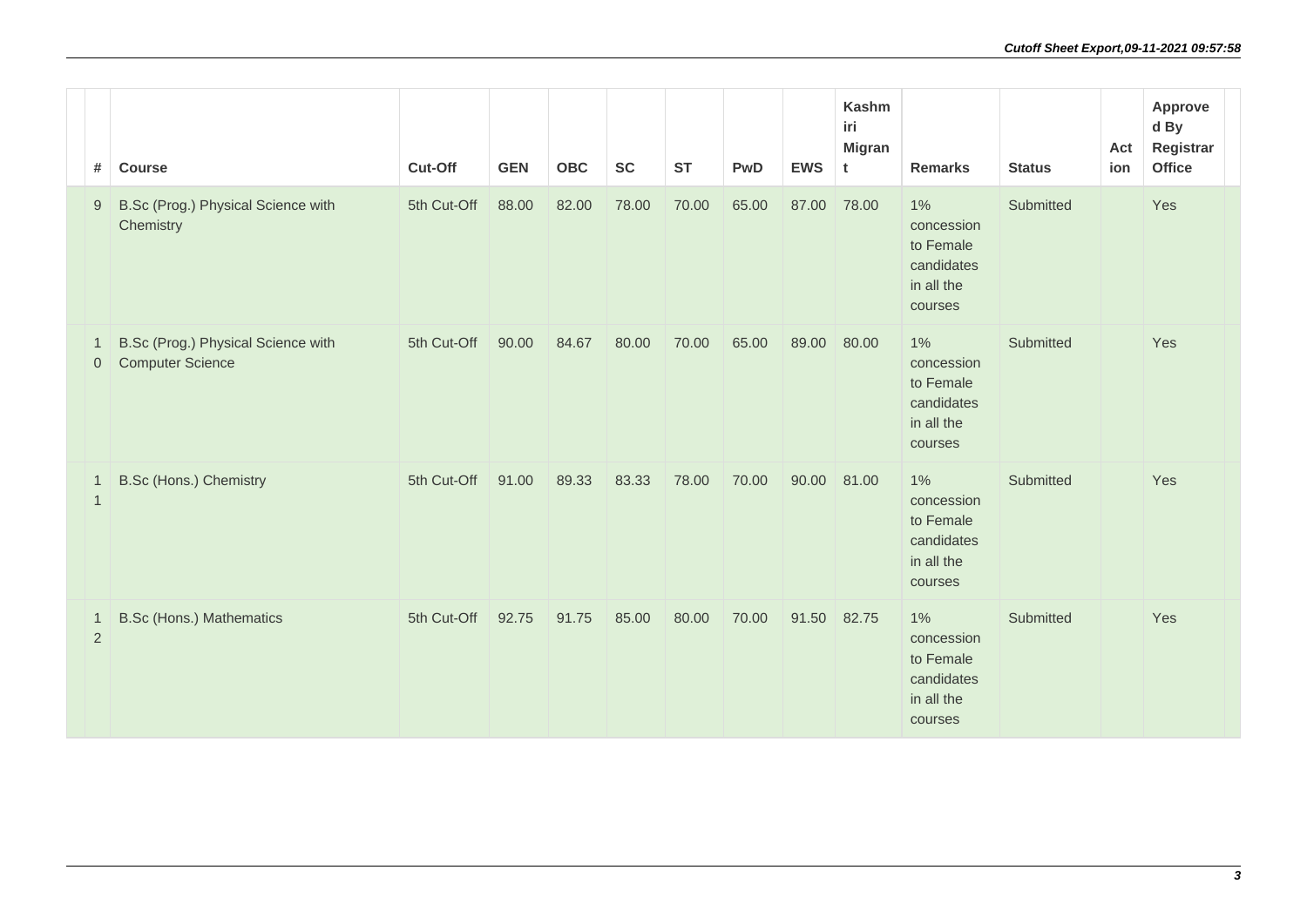| #                              | <b>Course</b>                                    | Cut-Off     | <b>GEN</b> | <b>OBC</b> | <b>SC</b>             | <b>ST</b> | <b>PwD</b> | <b>EWS</b> | Kashm<br>iri<br><b>Migran</b><br>t | <b>Remarks</b>                                                          | <b>Status</b> | Act<br>ion | <b>Approve</b><br>d By<br>Registrar<br><b>Office</b> |
|--------------------------------|--------------------------------------------------|-------------|------------|------------|-----------------------|-----------|------------|------------|------------------------------------|-------------------------------------------------------------------------|---------------|------------|------------------------------------------------------|
| -1<br>$\mathbf{3}$             | B.A Programme (Economics + OMSP)                 | 5th Cut-Off | 90.75      | 83.75      | 81.00                 | 78.00     | 73.50      | 89.00      | 80.75                              | $1\%$<br>concession<br>to Female<br>candidates<br>in all the<br>courses | Submitted     |            | Yes                                                  |
| $\mathbf{1}$<br>$\overline{4}$ | B.A Programme (English + Economics)              | 5th Cut-Off | 91.75      | 84.75      | 82.00                 | 80.00     | 73.25      | 89.00      | 81.75                              | $1\%$<br>concession<br>to Female<br>candidates<br>in all the<br>courses | Submitted     |            | Yes                                                  |
| 5                              | B.A Programme (English + Political<br>Science)   | 5th Cut-Off | 92.00      | 85.00      | Close<br>d            | 80.50     | 74.00      | 88.75      | 82.00                              | 1%<br>concession<br>to Female<br>candidates<br>in all the<br>courses    | Submitted     |            | Yes                                                  |
| -1<br>6                        | B.A Programme (Economics + Political<br>Science) | 5th Cut-Off | Close<br>d | Close<br>d | Close<br>$\mathsf{d}$ | 79.75     | 73.25      | 89.25      | 82.00                              | $1\%$<br>concession<br>to Female<br>candidates<br>in all the<br>courses | Submitted     |            | Yes                                                  |